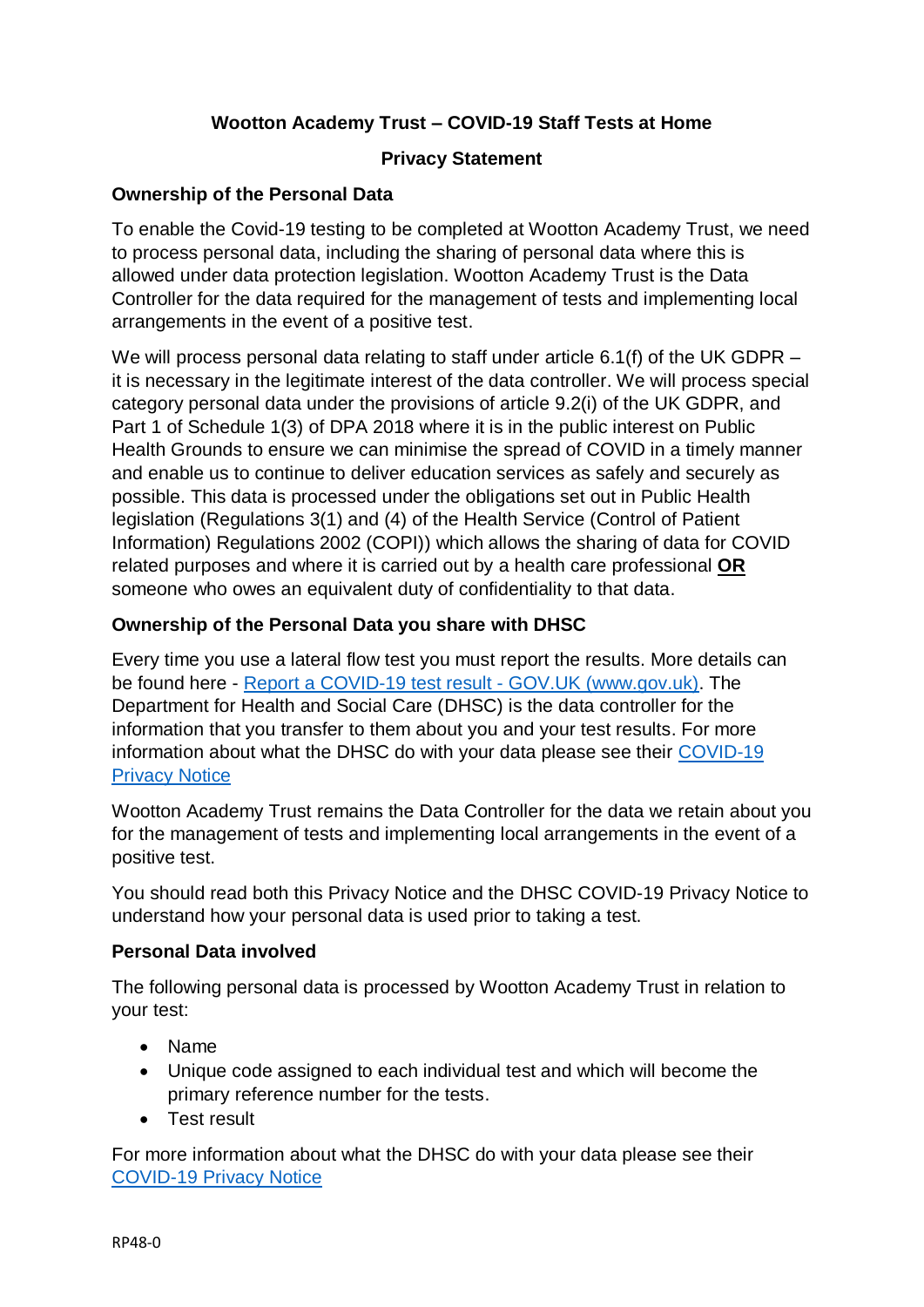### **How we store your personal information**

The trust will maintain a test kit log which will record against your name details of the testing kit which has been provided to you. The trust may also record Personal Data about you in its internal COVID-19 test register (the trust's COVID-19 test register will not be shared with DHSC). This information will only be stored securely on locally managed systems with appropriate access controls at Wootton Academy Trust and will only be accessible to personnel involved in the management of tests and implementing local arrangements in the event of a positive test.

Wootton Academy Trust will retain its test kit log and COVID-19 test register for a period of twelve (12) months from the date of the last entries made by the trust into them.

For more information about what the DHSC do with your data please see their [COVID-19 Privacy Notice](https://www.gov.uk/government/publications/coronavirus-covid-19-testing-privacy-information)

## **Processing of Personal Data Relating to Positive test results**

We will use this information to enact our own COVID isolation and control processes without telling anyone who it is that has received the positive test.

For more information about what the DHSC do with your data please see their [COVID-19 Privacy Notice](https://www.gov.uk/government/publications/coronavirus-covid-19-testing-privacy-information)

This information will be kept by the trust for a period of twelve (12) months and by the NHS for eight (8) years.

# **Processing of Personal Data Relating to Negative and Void test results**

We will record a negative and void result for the purpose of stock controls of tests and general performance of the testing process.

#### **Data Sharing Partners**

The personal data associated with test results will be shared with

- DHSC, NHS, PHE to ensure that they can undertake the necessary Test and Trace activities and to conduct research and compile statistical information about Coronavirus.
- Your GP the NHS may share the information you provide with your GP to maintain your medical records and to offer support and guidance as necessary. Any data you provide to the trust will not be shared with your GP.
- Local Government to undertake local public health duties and to record and analyse local spreads.

Personal Data in the trust's test kit log will be shared with DHSC to identify which test kit has been given to which individual in the event of a product recall. The trust will not share its internal COVID-19 results register with DHSC.